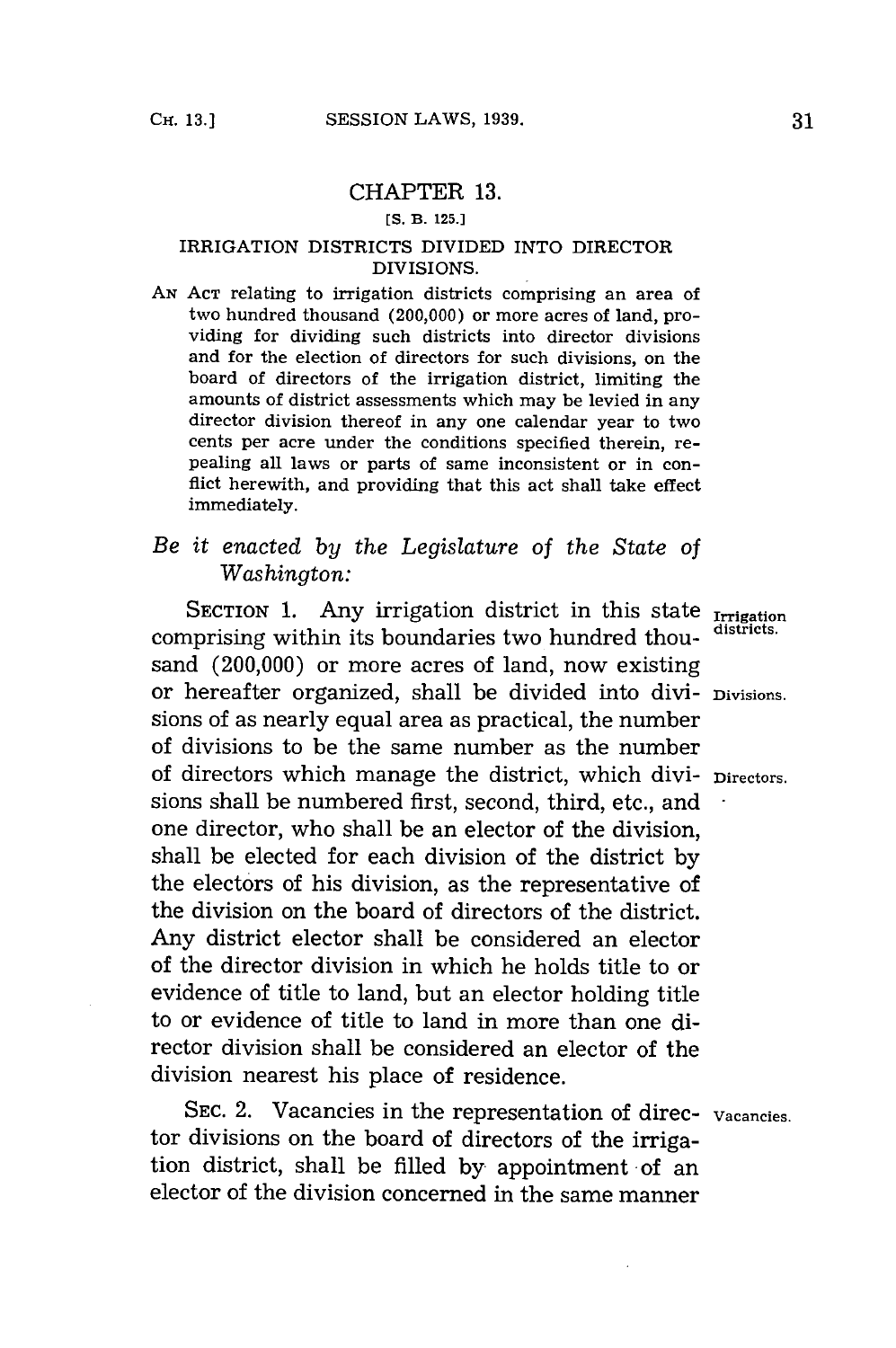and for the same time as now, or shall be hereafter provided **by** the general irrigation district law for the filling of vacancies on the board of directors of irrigation districts.

**Canvass SEC. 3.** Upon canvassing the votes at any elec- **of votes.** tion involving the question whether an irrigation district of the area of two hundred thousand (200,000) or more acres of land, shall be organized, it shall be the duty of the board of county commissioners, if it finds that the organization of the district has been authorized, within thirty **(30)** days from the day the vote is canvassed, to divide such district into director divisions as above provided and to include in its resolution organizing such district, an order designating the director divisions and describing the boundaries thereof respectively.

**Proceedings** SEC. 4. Proceedings to divide or redivide into divide into divide into director divisions any irrigation district of an area director divisions any irrigation district of an area of two hundred thousand (200,000) or more acres shall be initiated **by** a petition for that purpose filed with the board of county commissioners of the county in which the principal office of the district **Petition.** . is situated. Such petition shall designate the name of the irrigation district concerned and shall pray that the district be divided into director divisions as required by law and shall be signed by the members of the board of directors of the district or in lieu thereof **by** at least twenty (20) landowners of the district: *Provided,* That petition to redivide districts into director divisions shall not be filed more than once in each five **(5)** year period.

**Notice. SEC. 5.** Upon the filing of said petition, the board of county commissioners shall fix a time and place for hearing the petition and shall cause notice of the same, stating the time, place and general purpose of the hearing, to be published in a newspaper of general circulation published in each county in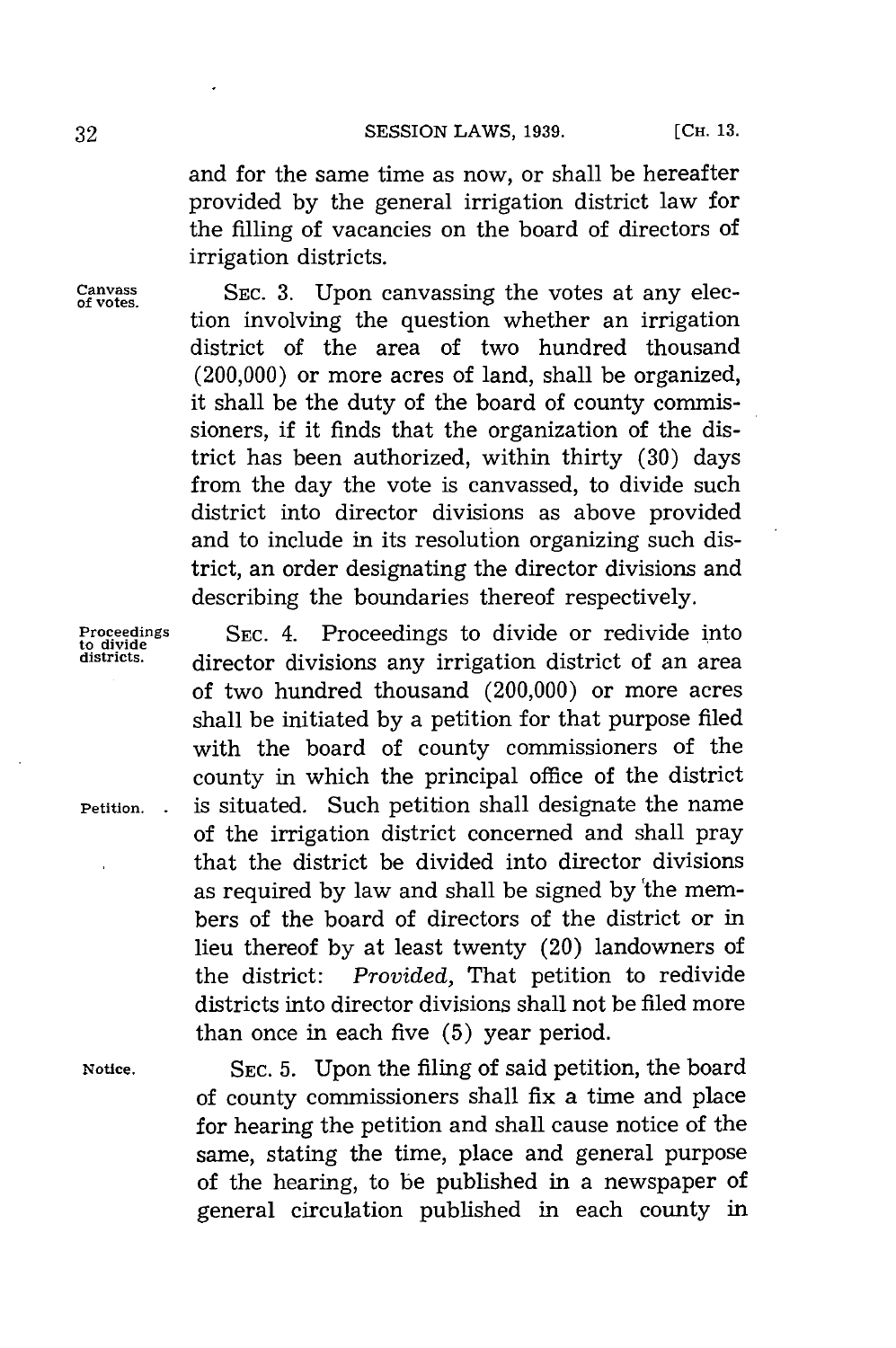**-2**

which any part of the irrigation district is situated, if there be such newspaper, otherwise in any newspaper of general circulation for the county in which no newspaper is published, as shall be designated **by** the board of county commissioners with which the petition is filed, in at least three **(3)** consecutive weekly issues of said newspaper or newspapers, as the case may be, published prior to the day of said hearing.

**SEC. 6.** At the time and place specified in the no- **Hearing.** tice, the board of county commissioners shall consider the petition, and may adjourn from time to time as may be necessary, not exceeding in all a period of sixty **(60)** days, shall have full authority in this connection, and shall divide the district into director divisions as provided **by** law and shall enter an order to that effect. **A** copy of said order shall be filed for record without charge in the office of the county auditor of each county in which any part of the irrigation district is situated, and, thereafter, directors of the irrigation district shall be elected or appointed as provided in this act.

**SEC. 7.** In the event the number of directors of **Change in** any district of an area of two hundred thousand (200,000) or more acres is changed as authorized **by** law, a petition for the division of the district in the number of director divisions required **by** law shall be filed and granted **by** the board of county commissioners as herein provided for the division of districts into director divisions.

**SEC. 8.** At the general election for selection **of General** directors of any district which has been divided into director divisions as herein provided, next succeeding said division, the electors of the director division designated as the first division shall select the director then to be elected on the board, and if more than one director is to be selected, the director divi-

**number of**

**election for**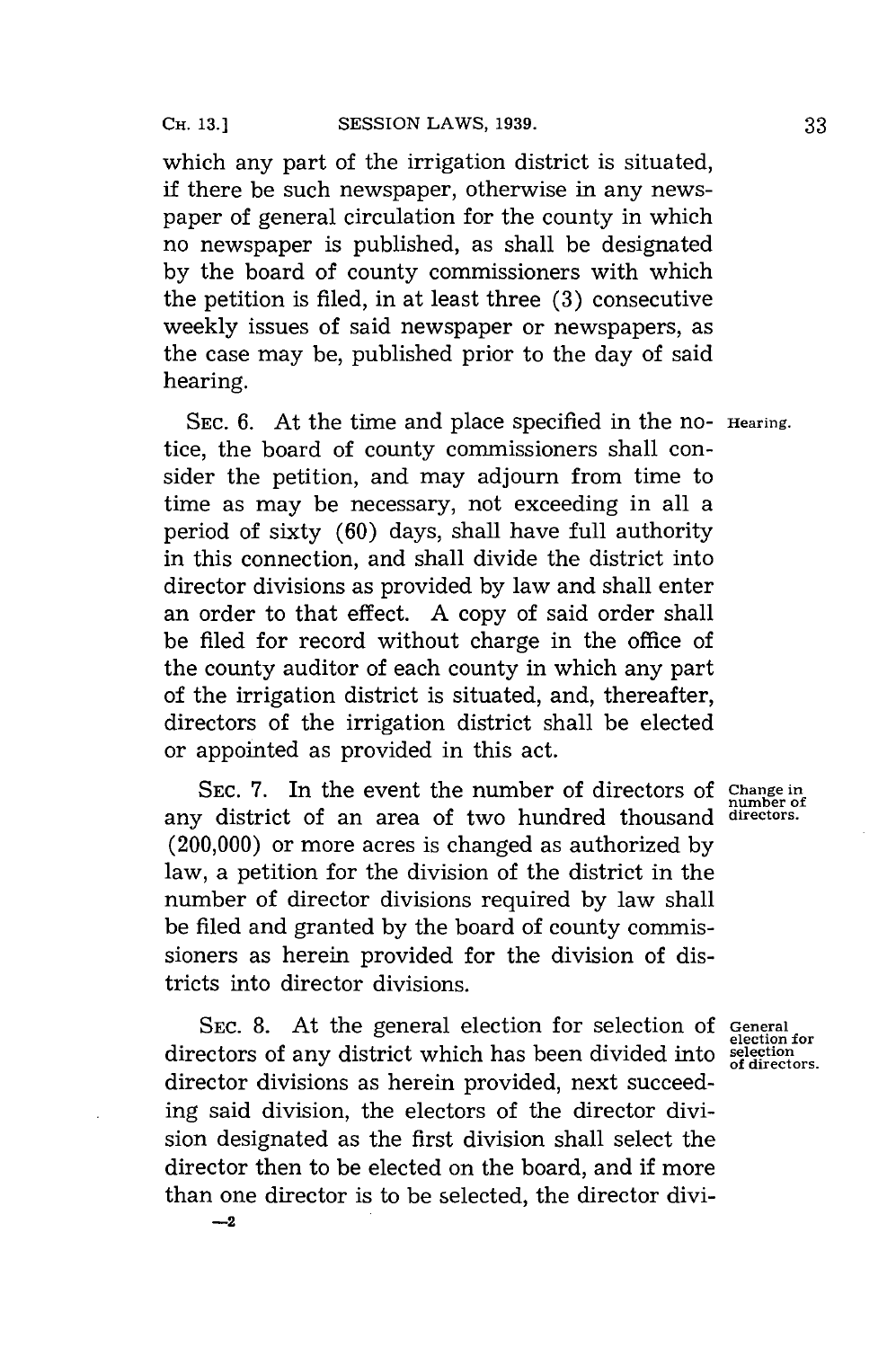sion designated as the second director division shall select the director and so on in numerical order of the designated name of the director division, until at the election and at succeeding elections as the terms of incumbent directors expire, all the director divisions are represented on the board of directors of the district and thereafter directors of the district shall be elected from the director divisions, in rotation, as their respective terms of office expire, as provided **by** law: *Provided,* That in the event any district of two hundred thousand (200,000) or more acres has been organized but has not yet held its election for selection of officers next succeeding its organization, prior to the going into effect of this act, then in that event, such district, at its next annual election shall select directors for three, two and one year terms respectively, and if such district is managed **by** a board of three directors, director division designated as first division being entitled to select a director for the three year term, and director division designated as the second division being entitled to select a director for the two year term, and director division designated as third division being entitled to select a director for the one year term, and thereafter their successors shall be elected for three year terms respectively, but in the event any such district is managed **by** a board of five directors, then in that event director divisions designated as first and second divisions respectively shall be entitled to select directors for the three year terms and director divisions designated as third and fourth divisions respectively shall be entitled to select directors for the two year terms, and director division designated as fifth division shall be entitled to select a director for the one year term, and thereafter their successors shall be elected for three year terms respec-**Non-resident** tively: *Provided,* That a non-resident elector shall vote in the director division in which his land is

**electors.**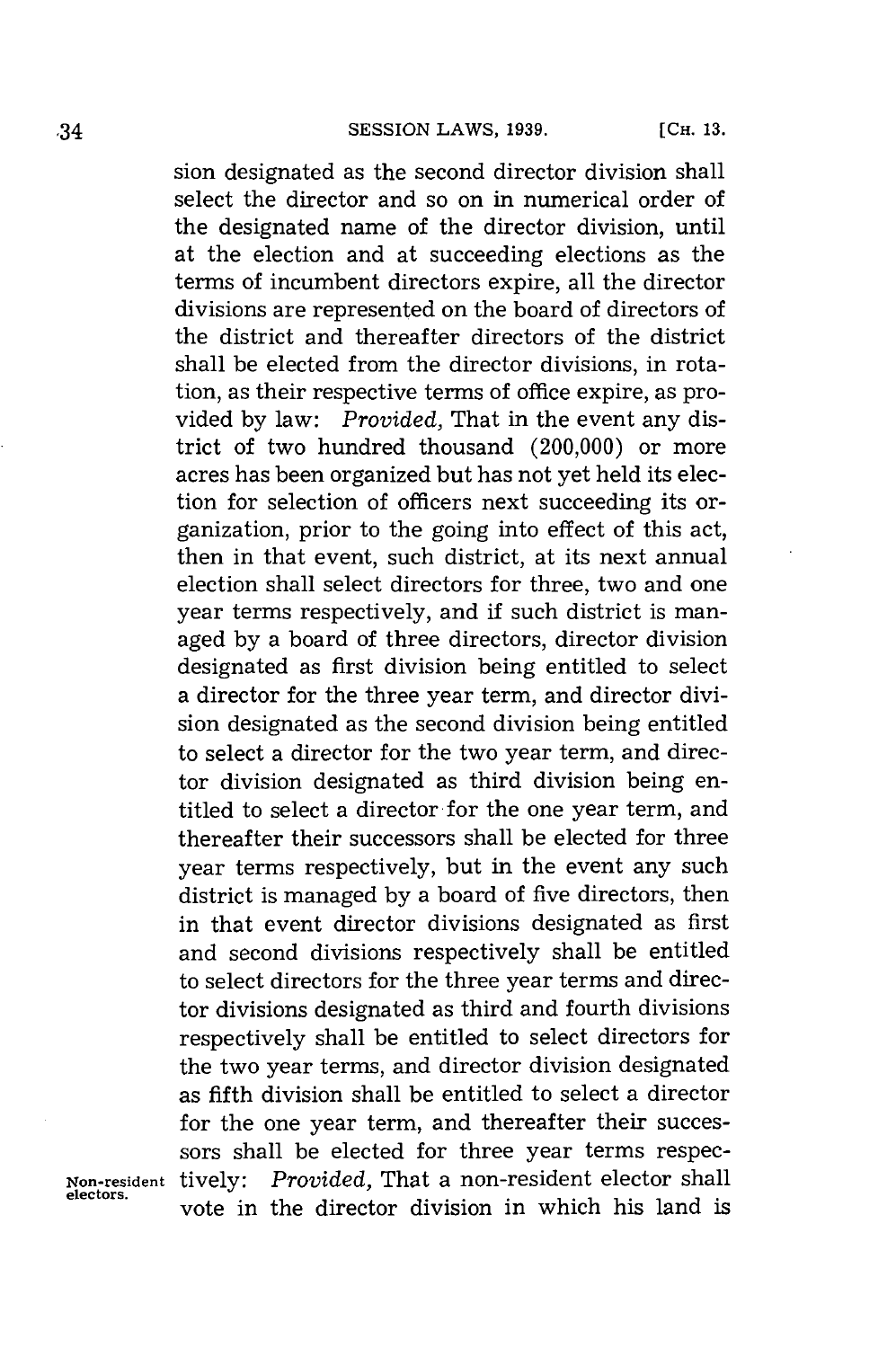located and in case he owns land in more than one division, he shall vote in the division in which he owns land nearest his place of residence.

**SEC. 9.** That in any such district of two hundred **Assessments.** thousand (200,000) or more acres, so divided into director divisions **by** order of the board of county commissioners, where the district includes land proposed to be irrigated in whole or in part **by** means of works constructed or to be constructed **by** the United States or there is an outstanding contract between the Federal government and the district for water not yet available for all parts of the district, no assessment of more than two cents per acre shall be levied on any tract of land in such district in any one calendar year prior to the date the Secretary of the Interior announces that water is ready for delivery to such tract of land or the legal subdivision in which such tract is located. After announcement **by** the Secretary of the Interior that water is ready for delivery to any tract or legal subdivision of the district, the lands of such tract or subdivision shall be subject to assessment as provided **by** law.

**SEC. 10.** That in any such district of two hundred **Excess lands.** thousand (200,000) or more acres, so divided into director divisions and under contract with the Federal government, as provided in the preceding section, no tract of the land in any division, designated as excess land under the provisions of the Act of Congress of May **27, 1937 (50** Stat. **208),** commonly known as the Federal anti-speculation act, and subscribed **by** the owner thereof to the excess land contract form approved therefor **by** the Secretary of the Interior pursuant to said act, shall be assessed **by** the district in excess of two cents per acre in any one calendar year though water may be available for lands in the division in which such land is located unless such part has been sold **by** contract or for